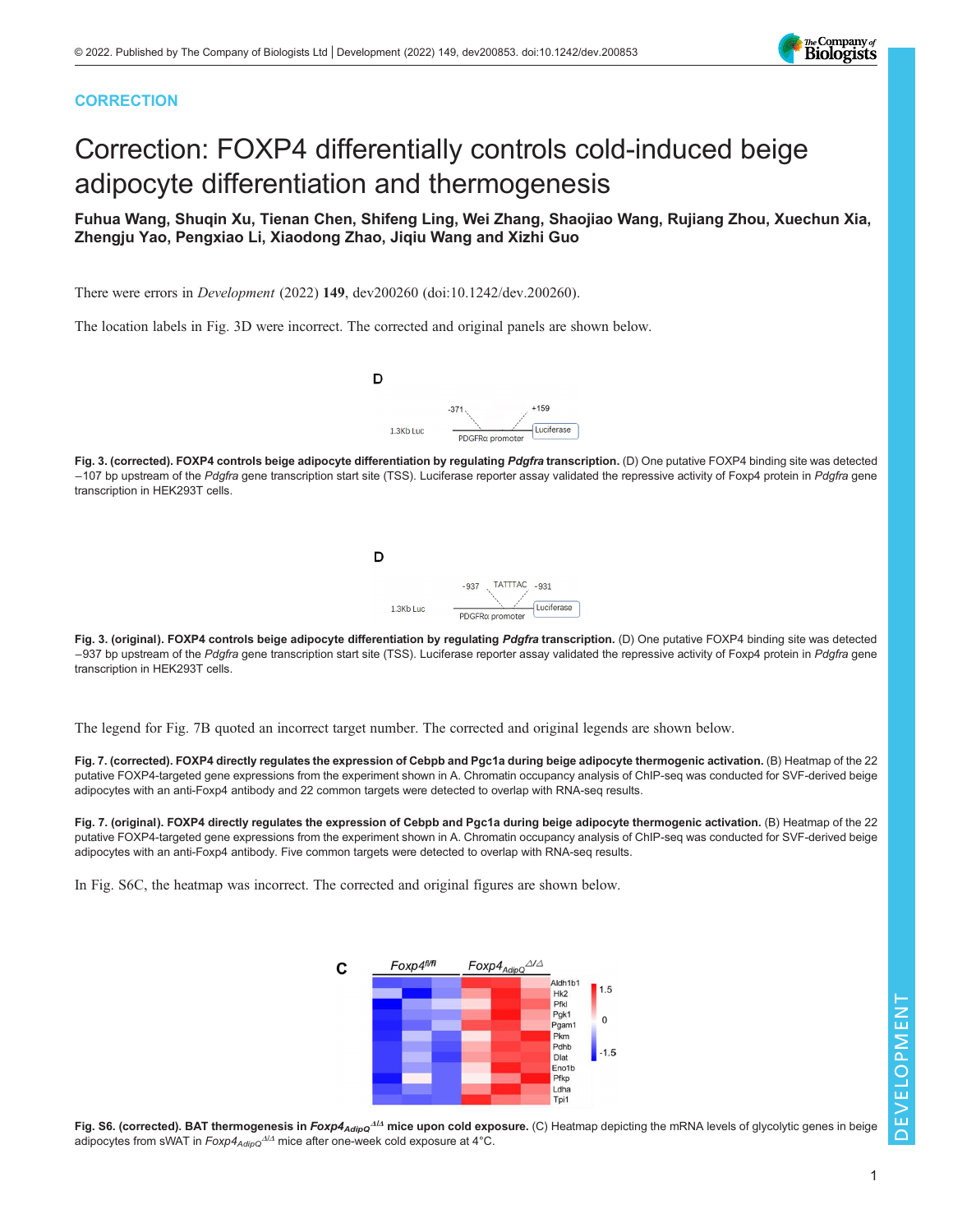$\mathbf c$ 



Fig. S6. (original). BAT thermogenesis in  $Foxp4_{AdipQ}^{A/A}$  mice upon cold exposure. (C) Heatmap depicting the mRNA levels of glycolytic genes in beige adipocytes from sWAT in  $Foxp4_{AdipQ}^{A/A}$  mice after one-week cold exposure at 4°C.

In Fig. S8, a panel was removed, so both the figure and legend have been updated. The corrected and original figures are shown below.



Fig. S8. (corrected). Crossover examinations of RNA-2 seq and ChIP-seq data to identify putative FOXP4 targeting genes. (A) GO enrichment analysis for several putative FOXP4-targeting genes. (B-F) ChIP-seq profile showed the FOXP4 binding sites (black arrows) within Pgk1, Arrdc3, Pim1, Etfbkmt, Ggnbp1 gene regions.